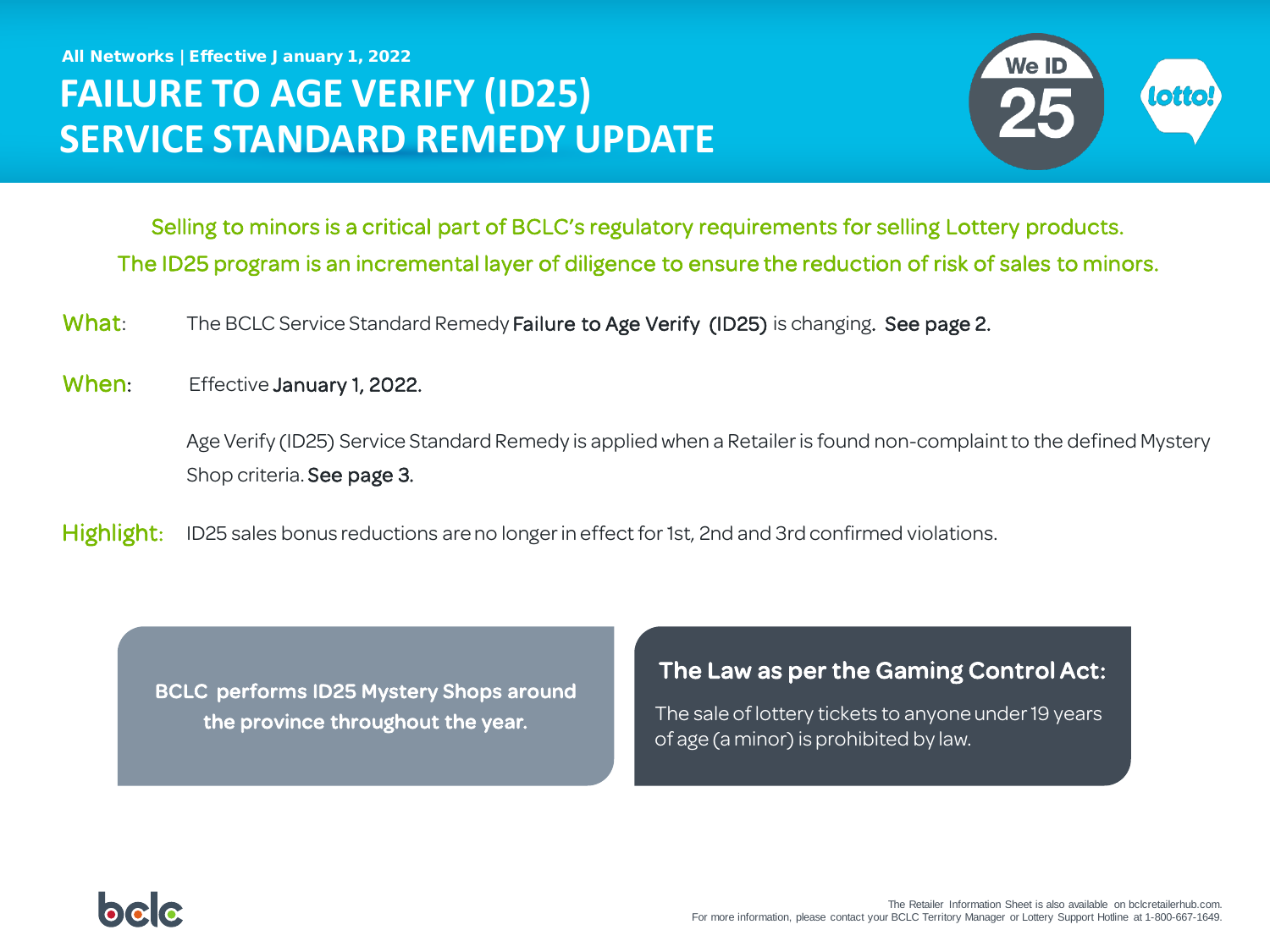All Networks | Effective January 1, 2022

# **FAILURE TO AGE VERIFY (ID25) SERVICE STANDARD REMEDY UPDATE**



#### Before & After

|                                            | <b>Confirmed Violation</b>                                           | 1 <sup>st</sup>                                    | 2 <sup>nd</sup> (if executed<br>within 12-months<br>from 1 <sup>st</sup> occurrence) | 3rd (if executed<br>within 12-months<br>from 2 <sup>nd</sup><br>occurrence) | 4 <sup>th</sup> (if executed<br>within 12-months<br>from 3 <sup>rd</sup> occurrence) |
|--------------------------------------------|----------------------------------------------------------------------|----------------------------------------------------|--------------------------------------------------------------------------------------|-----------------------------------------------------------------------------|--------------------------------------------------------------------------------------|
| <b>FORMER</b><br>(2021 program)            | <b>Service Standard</b><br>Remedy                                    | 1 <sup>st</sup> Warning Letter                     | 2 <sup>nd</sup> Warning Letter                                                       | 3rd Warning Letter +<br><b>BCLC Re-training</b><br><b>Required</b>          | Financial Remedy* (7<br>days)                                                        |
|                                            | <b>Sales Bonus</b><br><b>Conditional Payment</b><br><b>Reduction</b> | 10%                                                | <b>Additional 10%</b>                                                                | <b>Additional 10%</b>                                                       |                                                                                      |
| <b>EFFECTIVE</b><br><b>January 1, 2022</b> | <b>Service Standard</b><br>Remedy                                    | $1st$ Warning Letter +<br><b>ID25 Training Kit</b> | 2 <sup>nd</sup> Warning Letter +<br><b>ID25 Training Kit</b>                         | Financial Remedy*<br>$(7 \text{ days})$                                     | 7-Day Suspension +<br><b>BCLC Re-training</b><br>Required                            |
|                                            | <b>Sales Bonus</b><br><b>Conditional Payment</b><br><b>Reduction</b> | Removed effective January 1, 2022                  |                                                                                      |                                                                             |                                                                                      |

\*5% online games sales commission

Severity of Confirmed Violation, is determined by the date of the most recent violation.

- If a violation was conducted within 12 months (specified by specific date) of previous violation, then you would advance along the continuum and each subsequent violation will result in a new 12 month period start date.
- If a violation was conducted after 12 months (specified by specific date) of the previous violation, then it would be considered 1st occurrence.